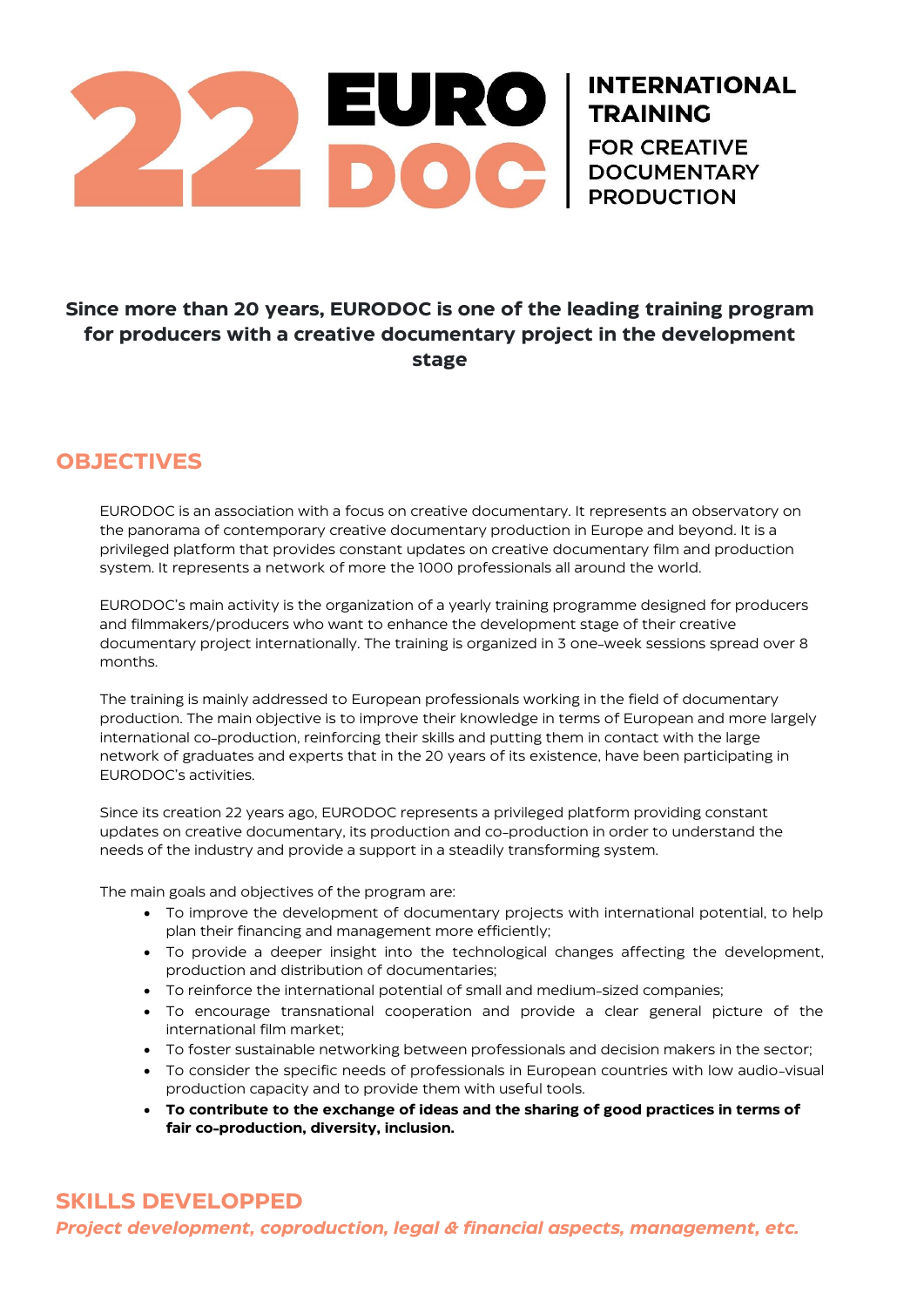Throughout the 3 sessions, all of the fundamentals of production are covered. Topics addressed include the analysis of the artistic quality of the project, the relationship between the director and the producer, the negotiation and clearing of rights, the financing of the development, production methods, budgeting, the identification of potential international partners, the drafting of different coproduction agreements, the production of trailers and preparation of the pitch, the management of a production company, traditional and alternative methods for the promotion and distribution of the finished film, and the documentary film market. In addition to addressing all these topics the program also enables participants to interact in individual meetings with major players in the documentary field (commissioning editors, programmers, distributors, curators, producers).

# **METHODOLOGY**

- **Group work:** 2 working groups are created, an English-speaking and a French-speaking group. Each group includes up to 14 producers with projects and up to 2 participants/observers
- **A 3rd group,** composed of up to 14 producers from the host country joins the program at each session to attend a 5 days' intensive workshop on international co-production
- **Expert appraisals:** In each session, experts hold individual meetings with the participants to analyse their projects. During the first session, an appraisal is made of the scripts and during the second session the budget and the production strategies are analysed. During the last session, over 400 individual meetings are organized between the participants and the experts (approximately 20/25 meetings with commissioning editors, distributors, sales agents, film fund representatives, festival programmers and curators, producers and filmmakers)
- **Plenaries:** The plenary sessions cover different topics ranging from artistic to financial development and include storytelling, editing, author's rights, funding schemes, production, co-production, pitching, company management, distribution, sales, environmental producing, gender and diversity issues.
- **Case studies:** Screenings of creative documentaries are followed by a Q&A with the filmmaker, the producer(s) and the main funders of the film. During the discussion, the coproduction process and the artistic approach are analysed
- Masterclasses: well-known personalities of the documentary world are invited to discuss about their cinematographic vision and about their carrier.

### **DESCRIPTION OF THE SESSIONS**

EURODOC training is organized in 3 one-week residential sessions (in 3 different European venues) spread over one year. Additional online activities are proposed in-between sessions.

During the first 2 sessions, participants work within the groups (2 International groups and 1 local group for each session) and with experts on analysing the scripts and discussing development, production financing, legal aspects of co-production, marketing, pitching, packaging, and more.

In the third workshop, 25/28 Experts (commissioning editors, festival programmers, fund representatives and sales agents) meet the participants in one-to-one meetings of 45 minutes to discuss the projects. 1 group with local producers works alongside the two international groups.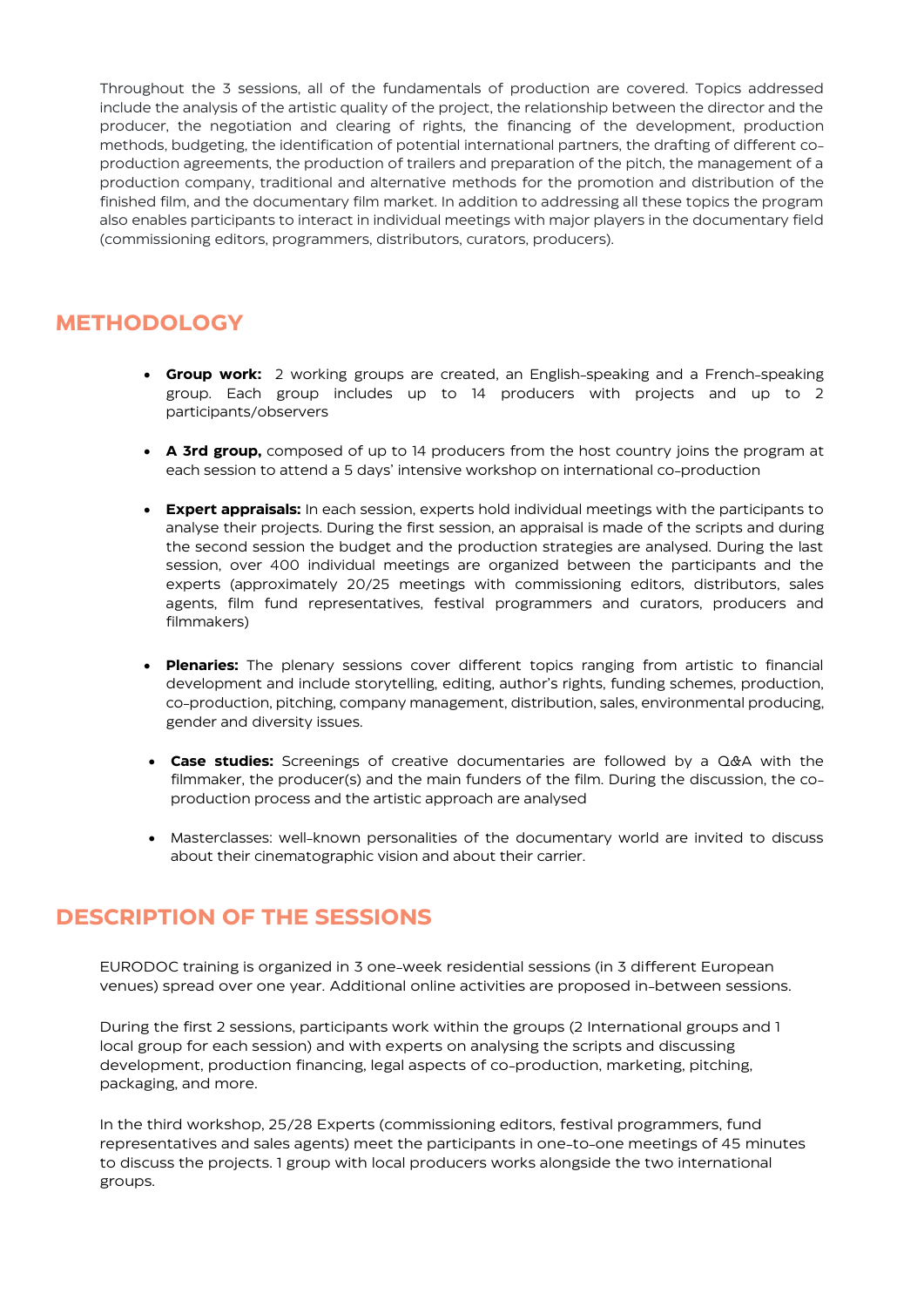The first session focuses on analysing each of the participants' projects in terms of script and development to consolidate their overall consistency. Individual meetings with experts support this group work.

During this session, filmmakers can take part in the individual meetings and discussions of their projects in the working groups together with their producers. The plenary sessions cover issues such as storytelling and narrative structure, the relationships between the editor, filmmaker and the producer. Two case studies are organized.

#### Session 2: Coproduction, Financing & Packaging / 6 days / June 2022

During session 2, participants finalize the packaging of their projects and start preparing the pitches to the decision makers which takes place during the third session. Activity focuses on budgeting, financing, packaging, co-producing, trailer preparation and improvement, and the project pitch. Individual meetings with experts are provided to complement this group work. Two case studies are proposed. Plenaries focus on coproduction, packaging, and environmental friendly production.

#### Session 3: Meetings with the Experts / 6 days / October 2022

This session is mainly dedicated to the one-to-one meetings with experts. For 3 days, individual meetings of 45' each are organized for the participants with the experts whose profiles are considered most relevant to provide an appraisal of their project and advice for its development. Around 400 one-to-one meetings are organized between the Tuesday and the Friday. These meetings are intensively prepared during the first 2 days of the session in the groups with the tutors.

All the decision-makers invited present the editorial lines and eventually the funding capacities of their channels. Two case studies are presented. Plenaries focus on new models of production, and current trends in the documentary film market, and new distribution models.

After each session, participants are requested to send an evaluation of the organization and the tuition. At the end of the training Program, participants receive a Eurodoc Program Graduation Certificate.

#### Online activities: Masterclasses and one-to-one meetings / in-between sessions

In between the 3 workshops, in April, May and July, the training offers online activities such as masterclasses, consultations, individual meetings with analysts, group presentations.

The participants are also required to elaborate specific tasks and are demanded to update the files of their projects as well as the trailers, their financing plans and budgets.

Masterclass: A renowned filmmaker is invited as mentor of EURODOC22. She/he will hold a masterclass on her/his carrier, with a particular attention to the way she/he has been able to maintain the artistic integrity and finance the film.

Production Landscape presentations: During the production landscape, participants do a presentation on the production landscape of her/his country, prepared before the session, eventually together with the other participants of her/his own country.

Individual meetings: The group leaders of the international group provide individual online feedback on the first draft of the Minikits that participants are demanded to prepare for the meetings of WORKSHOP 3.

### **WHO CAN APPLY ?**

#### • **Project holders:**

Producers or filmmaker-producers, professionals who usually have prior experience as producers, who are ready to embark on a new stage in their career (i.e. they have recently created their production company). Experienced producers may also follow the training program to widen their network and strengthen specific skills. These producers generally have experience as production managers and come to acquire skills to help them in the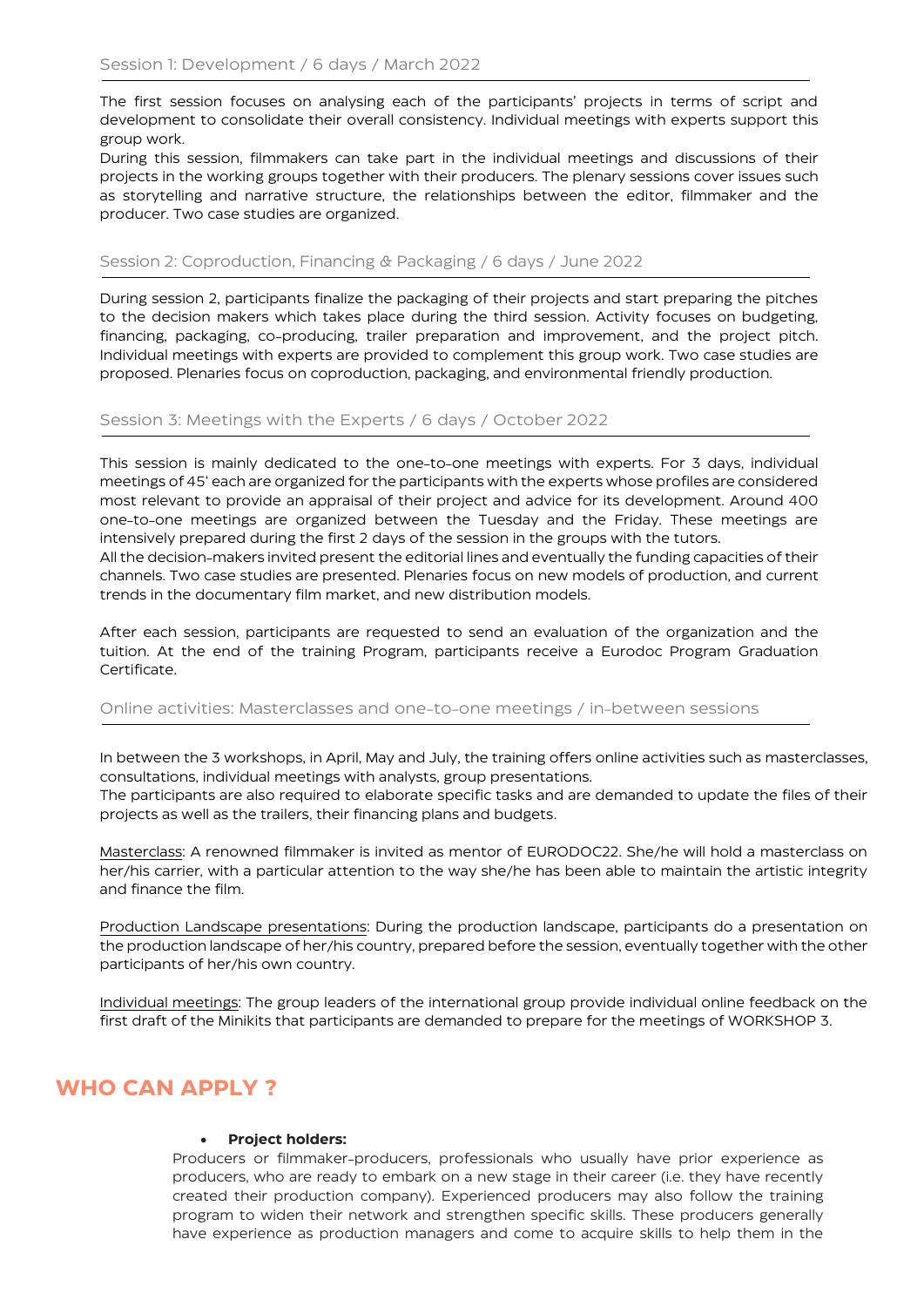creative development of projects, as well as to gain heightened legitimacy in their relations with the film directors they support. We also welcome junior producers.

#### • **Professionals from the documentary industry:**

Commissioning executives from the documentary departments of TV channels, representatives from film funds or institutions that fund documentary projects, all of whom are usually already quite experienced but also wish to gain more in-depth knowledge about coproduction systems.

### **WHAT KIND OF PROJECTS ?**

EURODOC fosters the development of feature-length and medium-length documentary film projects with high standards of quality and creativity. We accept all documentaries, essays and experimental films that reflect a diversity of genres and different forms of cinematic approaches. The projects are evaluated based on their artistic content and their state of development. Projects must be in development, preferably at an early production stage so that the participant can benefit fully from the training. Projects must also be suitable for a co-production and present guarantees in terms of feasibility.

### **SELECTION**

Up to 30 participants are selected each year:

- 70% are European citizens (or citizens from member countries of the Creative Europe Program**\***);
- 30% are non-European citizens;
- 10% are citizens from Low-Capacity Countries group B **\*\*** ;
- 80% are project holders (producers or filmmaker-producers);
- 20% are professionals in the documentary industry

Special attention is paid to the following criteria:

- Quality of the project and its international potential;
- Quality of the candidates and their track records;
- Evaluation of language skills (English and French);
- A good balance between the different European countries.
- Gender and diversity

The selection is made to ensure a precise balance between the profiles of the applicants and the projects. The projects are appraised for their artistic contents and for their state of development. Projects must be in development, preferably in an early production stage so that the participant can benefit fully from the training, and they must be suitable for co-production with some guarantee of feasibility. The language of documentary is developing in scope, and the boundaries with other genres are becoming less marked. Authors have always explored different ways of portraying and interpreting reality; however, the development of new technologies and techniques brings new inspiration, and as a result, new tools for producing documentaries. It is essential that we transmit in-depth knowledge of the use of these important new tools.

### **SCHEDULE**

- Call for applications opens on August 4th, 2021
- The deadline for applications: October 29, 2021
- Selection results (participants will be informed by email): mid-January 2022
- Final selection announcement: mid-February 2022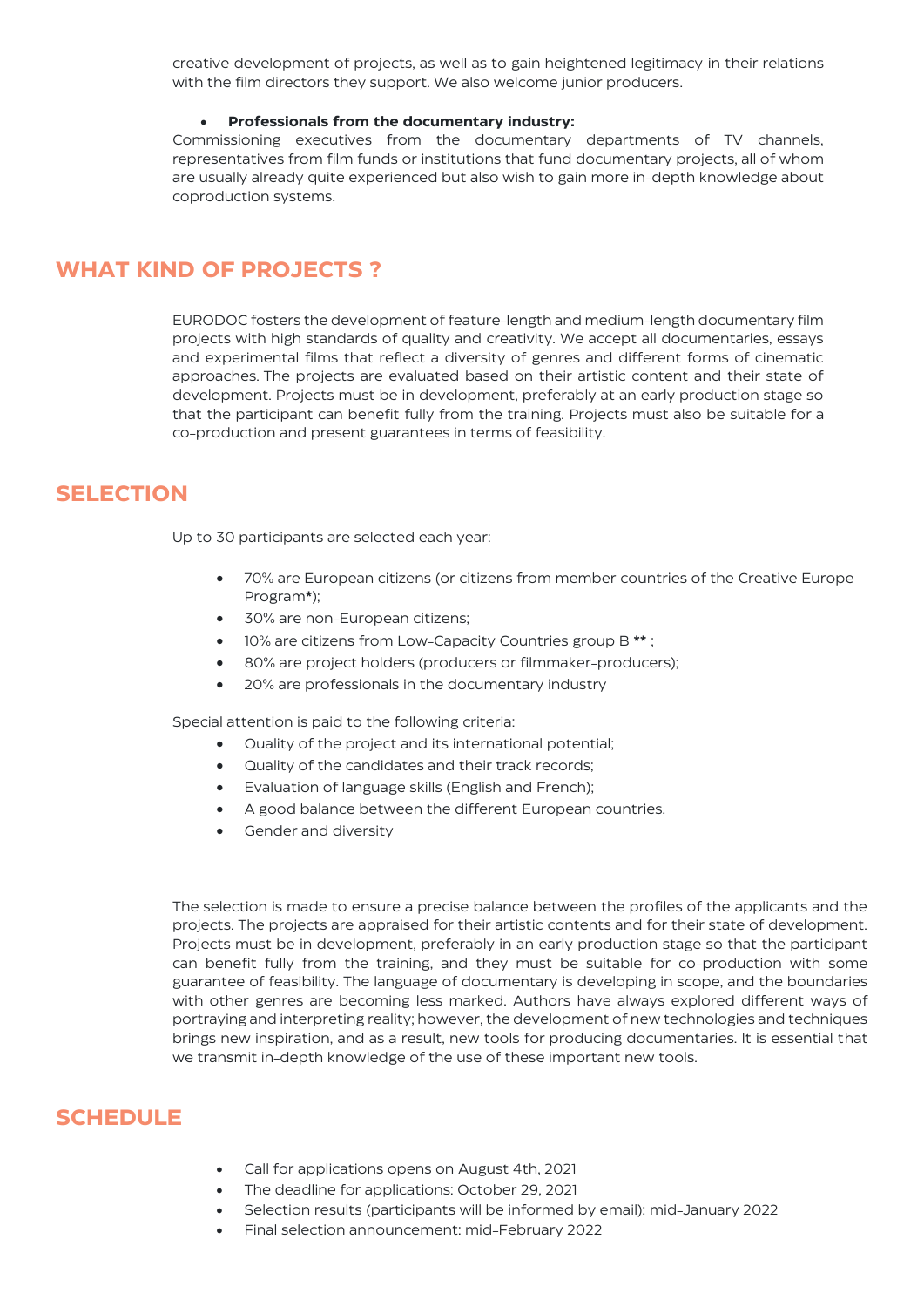# **REQUIRED MATERIAL**

Applications will only be considered if all of the following are attached in 1 pdf-file (10mb max) in English:

- COVER PAGE with title of the project / name of the director / name of the applicant (producer) / short synopsis
- **TREATMENT**
- DIRECTOR'S NOTE

•

- BUDGET & FINANCING PLAN (in Euros)
- PRODUCTION STRATEGY
- DIRECTOR'S RESUME (with links and passwords to previous films)
- PRODUCER'S RESUME & COMPANY PROFILE
- COVER LETTER OF THE APPLICANT

**NB: The dossier must not exceed a total of 15 pages, otherwise the application will not be accepted.**

# **STRUCTURE OF THE TRAINING**

The programmer consists of 3 residential one-week sessions, spread over an eight-month period (150 hours / participant):

- **Session 1: Development** From March 6th to 12th, 2022 in France (Ajaccio, Corsica)
- **Session 2: Coproduction, Financing & Packaging** From May 29th to June 4th, 2022 in Spain (Mallorca) TBC
- **Session 3: Meetings with the Experts** From October 2nd to 8th, 2022 in France (Hauts-de-France)

Exact dates of sessions to be confirmed.

#### **Languages spoken during the training:**

- English in plenaries (masterclasses and case studies) and individual meetings
- English or French in work groups (selected participants will be split between 2 groups).

# **PEDAGOGICAL TEAM**

The members of the pedagogical team are internationally acknowledged professionals, with different profiles covering a wide range of activities (programming, distribution, production).

#### • **Maria Bonsanti, Head of the Eurodoc program:**

Maria Bonsanti, Italian, has long collaborated with film festivals. Among them, the Locarno Film Festival, for which she has been in charge in particular of the coordination of the videoart section. Since 2000, she collaborated with the Festival dei Popoli in Florence, of which she was appointed as codirector in 2011. In 2012, she was nominated Artistic Director of Cinéma du Réel in Paris, of which she has been in charge for 5 years. She has acted as a member of the jury in several festivals: Berlinale, Busan International Film Festival, Karlovy Vary, CPH:DOX, Locarno Festival, Torino Film Festival, IndieLisboa, DocAviv, RIDM, Punto de Vista, Dokufest. She has participated as a teacher and expert to several workshops and programs as FilmUp in Naples, Laboratorio Filmmaker in Milan and Eurodoc. She is currenlty a member of the CNC commission, Aide au cinema du monde, after having served on commission for CNC avance sur recette après realization, Ile de France, Regione Toscana- Region Sud, Provence Alpes Côtes d'azur, Kanaldude.

#### • **Jacques Bidou, tutor of the French-Speaking group:**

Jacques has produced more than 120 films, both documentaries and fiction which have been presented and received awards at the some of the most important film festivals worldwide. His filmography includes *Chroniques Sud-Africaines, Diario en Medellin* and *Carnets d'un Combattant*